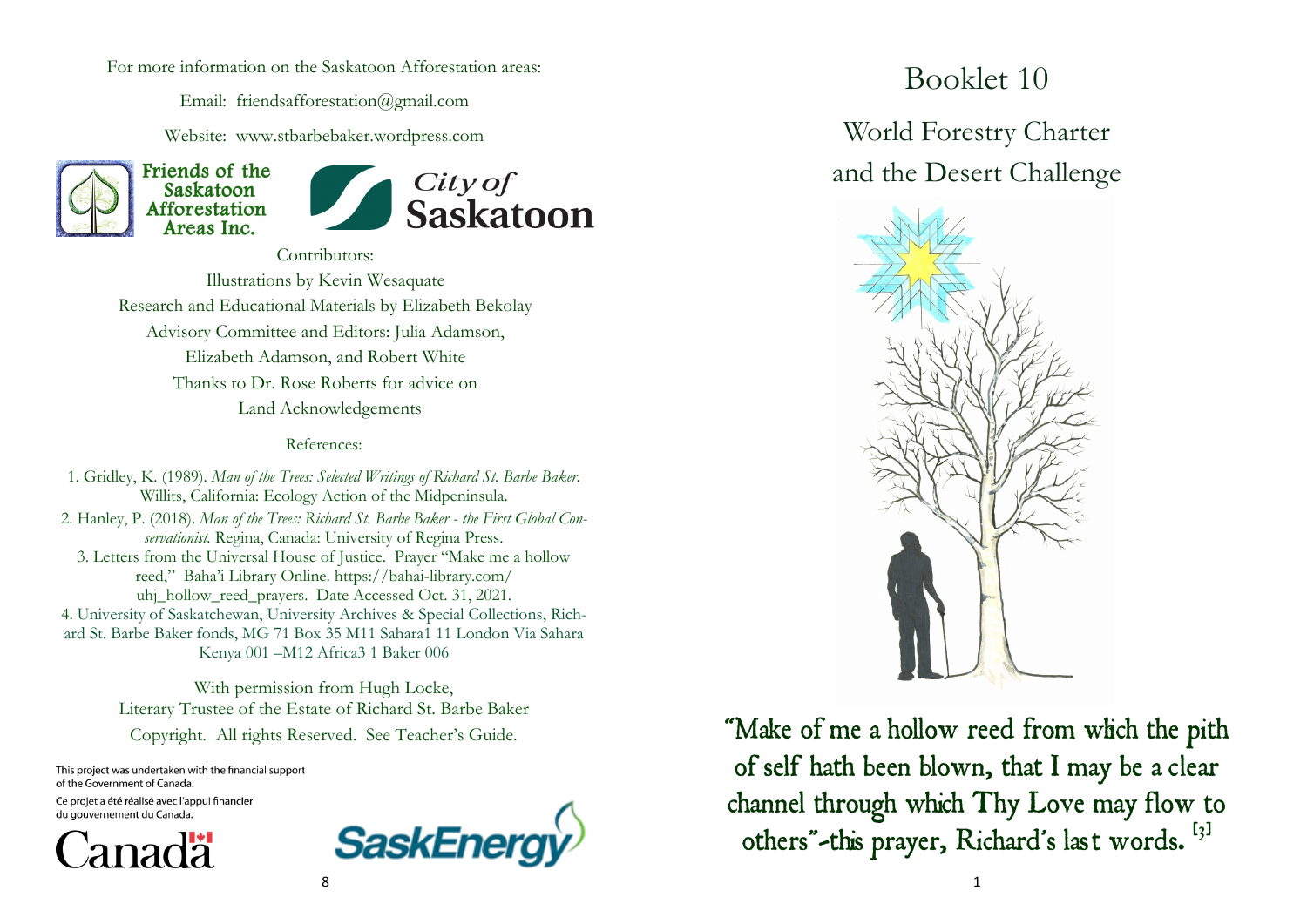# Land Acknowledgement:

The afforestation areas are situated in the West Swale Yorath Island Glacial Spillway, a sacred site in Treaty 6 Territory and Homeland of the Métis. Those who entered into Treaty 6 are the Cree *Nêhiyawak* (neh-HEE-oh-wuk), Saulteaux *[Nakawē](https://en.wikipedia.org/wiki/Saulteaux)*, and Nakota the *Yankton* and *Yanktonai* people.

May our relationships with the land, standing peoples, forests, and waters teach us to honour and respect the past and invite us to move forward in harmony. May we all come together as friends, to find inspiration and guidance from histories, languages, and cultures which broaden our under-

standing and commu-

### Season: Spring/ Summer

#### Introduction:

Have you ever heard of the Man of the Trees? He was born



on October 9<sup>th</sup>, 1889, in England. He travelled the world, promoting tree planting, good forestry practices and the protection of special forests like the redwoods. His greatest ambition was to reverse the growth of deserts and he worked out a plan to reclaim the world's biggest desert, the Sahara, through tree planting. He understood 100 years ago that trees and forests influenced climate, protected soils and by holding water, prevented flooding.

Why is he so important to Saskatchewan? He studied at the University of Saskatchewan, lived near Beaver Creek, spent time in the forest near Prince Albert, and planted his last tree on the U of S campus before passing away at the age of 92. The afforestation area we describe here was planted in 1972 and named in his honour in 1978.

### In School Activity:

From the following list of 'Earth Healers' choose one to learn about: *Wangari Mathaai (Kenya) - Green Belt Movement Felix Finkbeiner (Bavaria) - Plant for the Planet Masanobu Fukuoka (Japan) - Natural Farming Rowan White (California) - Indigenous Seedkeepers Network Dr. John Liu (America/China) - Ecosystem Restoration Camps Chipko Movement (India) - Forest Conservation Andy Lipkis (United States) - Urban Forests*

#### **How did they inspire positive change in their communities or around the globe? How do they inspire you?**

"*The forest is a society of living things, the greatest of which is the tree." ~ Richard St. Barbe Baker[1]*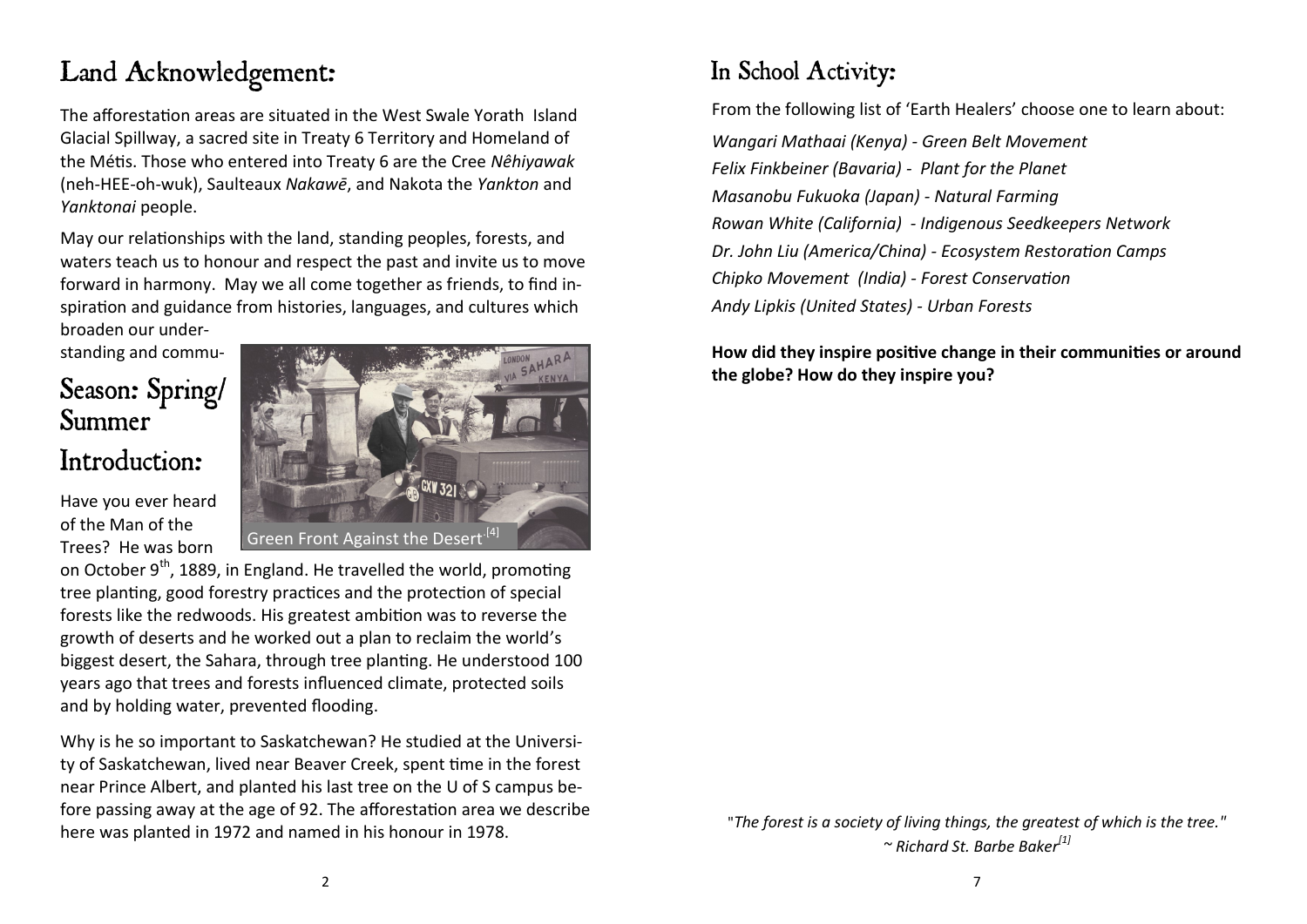### On-site or Outdoor Activity:

Did you know that there are over 350 Indigenous bee species in Saskatchewan? Many are solitary and don't have stingers. Some don't even look like bees!

1. In groups, use the *Spring Flower Scavenger Hunt sheet* to name some of the flowers in bloom. Describe one of pollinators visiting these flowers. (Flies, mosquitoes, and wasps are pollinators too!)

#### 2. Visit a wetland.

Wetlands often have cattails, rushes, and willows growing around them. These are filtering plants that help to clean the water. The water travels slowly down, underground, and feeds into the lakes and rivers that exist as ground water.

**Draw or describe what you see at the wetland:**

## Story: World Fores try Charter and the Desert Challenge

*Note: Anything written in italics was written by Richard himself and quoted directly from his texts.* 

*From our hearts, with our hands, for the Earth, all the world together.*

Richard always worked towards bringing people from all religions and races together for the healing of hearts and the healing of the Earth. In Africa, he called this "Twahamwe" from an understanding of a Kikuyu word meaning 'pull together' or 'work together'.

In this spirit, on July 29th, 1943, Richard hosted diplomats from 11 nations in the UK, to discuss and sign the first World Forestry Charter. It recognized that people were taking far more from the forests than they were giving back and that this would have serious consequences for the planet.

Richard organized this gathering, anticipating the formation of the United Nations, two years later, on October 24, 1945. Now, on the global stage, Richard could draw attention to the environmental concerns he was witnessing through his world travels.

At the World Forestry Charter Gathering of 1951, 32 nations approved a call for a "Green Front Against the Desert." By the fall of 1952, Richard set off on a team expedition that would try to determine the speed at which the desert was growing.

The expedition would take them 4,000 miles across one of the harshest climates of the world. They would travel from the Atlas Mountains of Algeria to Mount Kilimanjaro in Tanzania in 4 months.

He writes of his experiences witnessing the vast spaces between the oasis where people could still grow enough food to live, using methods of irrigation: